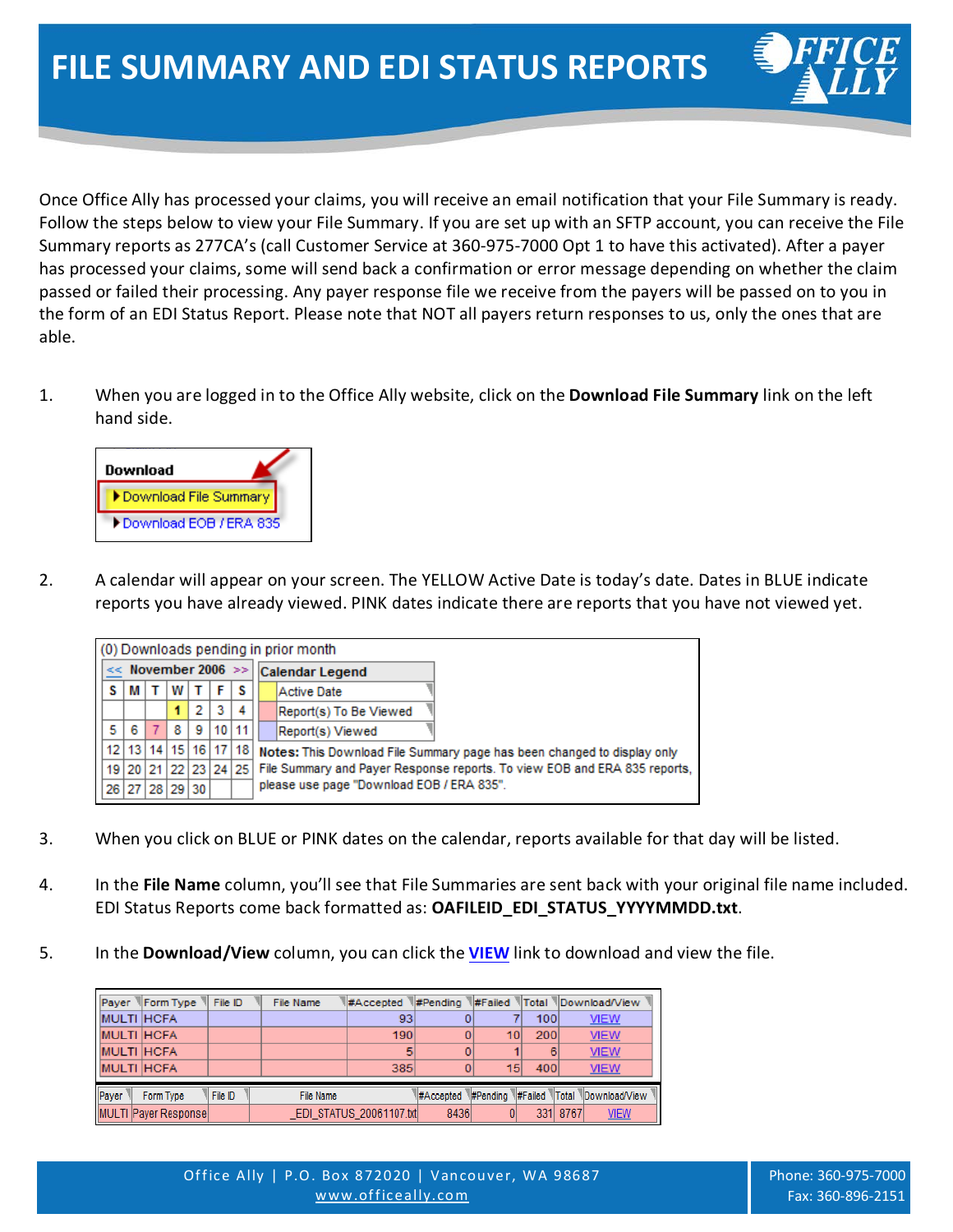## **FILE SUMMARY AND EDI STATUS REPORTS**

- 6. Click on **Open** to view the claim detail in the file. You can also print this detail if needed.
- 7. The File Summary will appear and look similar to below:

```
)ear John Smith
Your claims file has now been processed by Office Ally, claims that are accepted below have been forwarded to the appropriate payers
for final processing. Processing results for your claim file are as follows.
 The file 133333333 03112013 was split into 3 files
for processing. These files are:
ile ID
                        Payer (PayerID)
                                                             Claims
                                                                          Totals
33314444
                        CHAMPUS (CH002) (CH002)
                                                                      \overline{\mathbf{3}}$900.00
33314455
                        Medicare Florida (MR025)
                                                                       -2
                                                                                   $390.00
33314466
                        BCBS of Florida (00590)
                                                                       \mathbf{1}$770.00
                                                                               Total: $2,060.00
Multiple Payer Upload File Summary
   File Name:133333333_03112013
   Date Uploaded: 3/11/2013
   FILE: FILE SEARCH SAND REPORTS TO SALL TO STATUS REPORTS TO SALL TO STATUS REPORTS TO STATUS REPORTS TO STATUS REPORTS TO STATISHT A 1.1 A C priod SHE STATUS REPORTS TO STATISHT A 1.1 A C priod SHE STATISHT AND STATISHT
. . . . . . . . . .
-------ERROR CLAIM DETAIL
CLAIM# OA CLAIMID PATIENT ID
                                 LAST, FIRST
                                                   DOB
                                                               FROM DOS
                                                                         TO DOS
                                                                                  CPT
                                                                                          ICD9
                                                                                                  TAX ID
                                                                                                             ACCNT#
                                                                                                                          PHYS.ID
                                                                                                                                   PAYER ERRORS
                                       . . . . . . . . . . . . . . . . . . .
1)677777753 123456789A
                                 DUCK DONALD
                                                  01/01/1955 02/07/2013 02/07/2013 99215 78791
                                                                                                 222334444
                                                                                                            DUCK1234
                                                                                                                         1111111111 MR025 FE131
2)677777754
                ABC123456789
                                 DOE AMY
                                                  07/04/1965
                                                              02/07/2013 02/07/2013 99216
                                                                                         78906
                                                                                                 333115555
                                                                                                            DOEAGGGG
                                                                                                                         1111111111 00590
                                                                                                                                         FF131
                                 DISNEY WALTER
      677777755 0098765432
                                                                                         56400
                                                                                                            DISNWAL0
3)12/25/1936
                                                              02/07/2013 02/07/2013 99215
                                                                                                 959999999
                                                                                                                         1111111111 MR025 FE131
 ------ACCEPTED CLAIM DETAIL
                                                                                 CPT
                                                                                                                          PHYS.ID
CLAIM# OA CLAIMID PATIENT ID
                                 LAST, FIRST
                                                   DOB
                                                               FROM DOS TO DOS
                                                                                         ICD9
                                                                                                  TAX ID
                                                                                                             ACCNT#
                                                                                                                                   PAYER
4)
     677777756 401649008
                                WHITE SNOW
                                                  12/31/1948
                                                              02/07/2013 02/07/2013 88305
                                                                                       7871
                                                                                                 333115555
                                                                                                            WHITS000
                                                                                                                         11111111111 СН002
     677777757
                401649008
                                RABBIT JESSICA
                                                  12/31/1948
                                                              02/10/2013 02/10/2013 88305
                                                                                         7871
                                                                                                  333115555
                                                                                                            RAB30000
                                                                                                                         1111111111 СН002
6)677777758 401649008
                                CHARMING PRINCE
                                                  12/31/1948
                                                              02/15/2013 02/15/2013 88305
                                                                                        7871
                                                                                                 333115555
                                                                                                            CHARP000
                                                                                                                         1111111111 СН002
     -----------
                ,,,,,,,,,,,,
                                                                                                             --------
                                                                                                                                    ,,,,,,,,,,,,,,,,,
```
**Accepted**: These are sent on to the Payers.

- **Pending:** Rejected for "Patient Not Covered" or "Patient Not Found"; we will hold on to these claims and reprocess every 7 days for 3 attempts in case it's just a matter of the eligibility file not being up to date. If not found by the 3rd attempt, it will be rejected back to you.
- **Rejected:** Specific reasons will be noted on the report. Note the error code column on the right side of the Error Claim Detail section. These codes are explained above the Error Claim Detail section.

in the control of the control of the control of the control of the control of the control of the control of the control of the control of the control of the control of the control of the control of the control of the contr